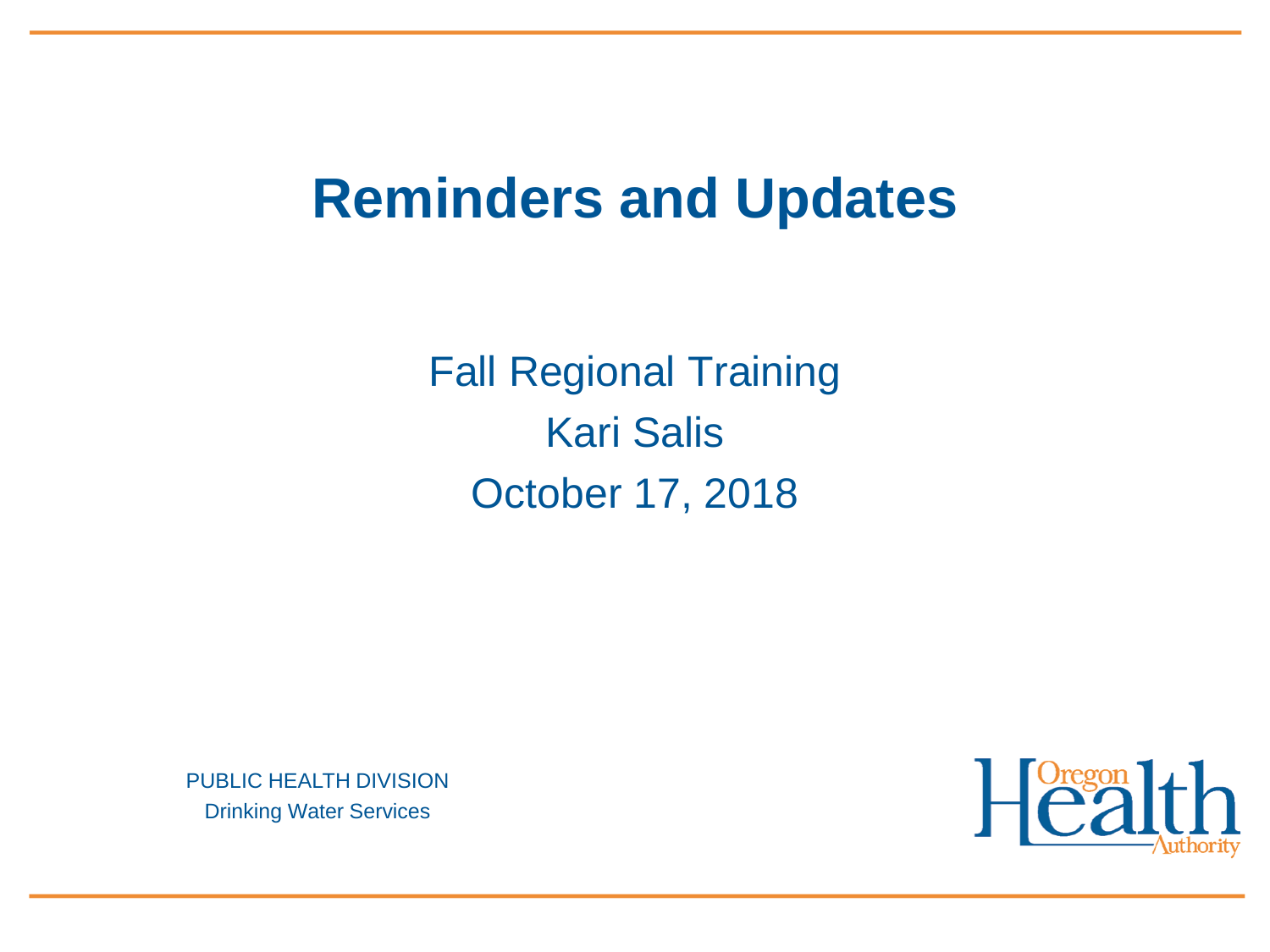## **Lead in Schools**

- Stakeholder group with Dept of Education
- Proposed rules September 20th
	- Sample at taps used for drinking and food preparation
	- Post 2014 construction excluded
	- Sample every 6 years
	- Mitigate if greater than 15 ppb (replace faucet, treat)
- Comments due by October 26th
- Final Rule by November 28th

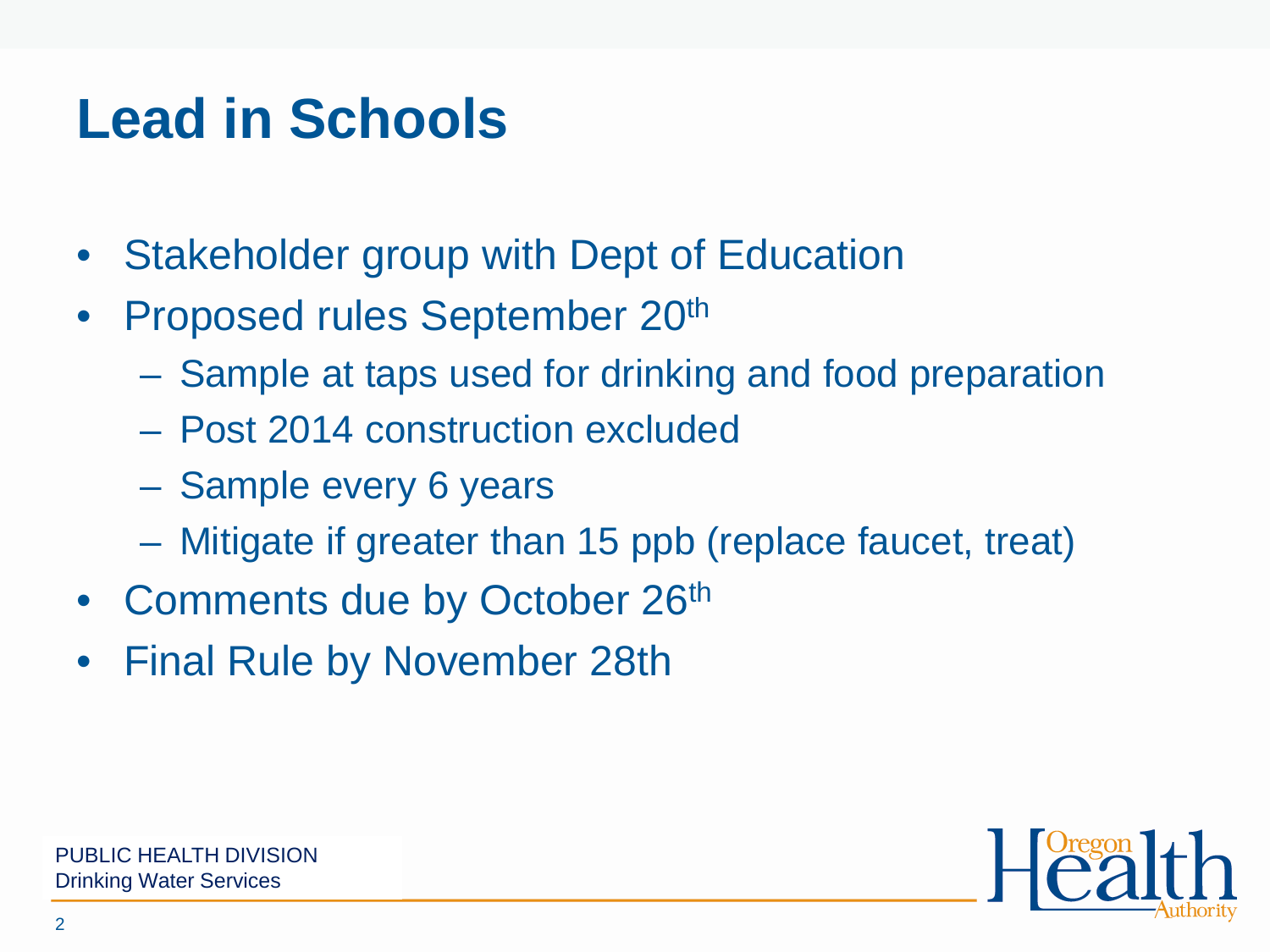# **Lead in Schools cont'd**

- ODE will implement and enforce
- State will pay for testing costs
- Stagger schools to test over a 6 year period
- EPA's 3Ts guidance revised in October 2018!

– No set mitigation level



3Ts for Reducing Lead in Drinking Water in Schools and Child Care Facilities A Training, Testing, and Taking Action Approach **Revised Manual** 



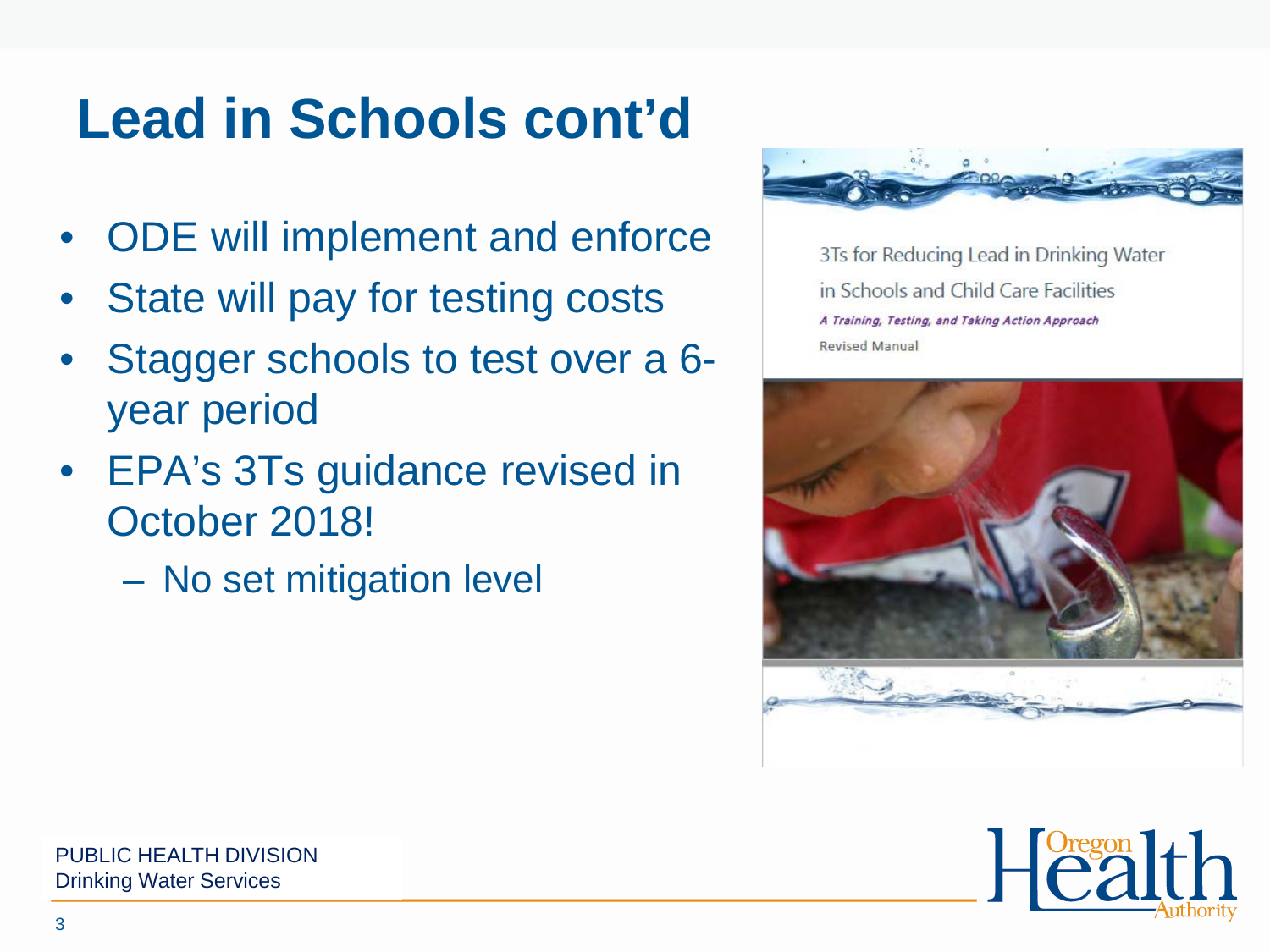## **Lead testing in child care facilities**

- Early Learning Division of ODE adopted rules in 2018
- Must test by September 30, 2018 and every 6 years
- [https://oregonearlylearning.com/lead-poisoning](https://oregonearlylearning.com/lead-poisoning-prevention/)prevention/



ELD Contact: 503-947-5908

#### **PREVENTING EXPOSURE TO LEAD**

The harmful impact of lead exposure is well known and documented lead level for people. Lead is especially harmful to young children an because of the impact on growth and brain development. Lead in wa

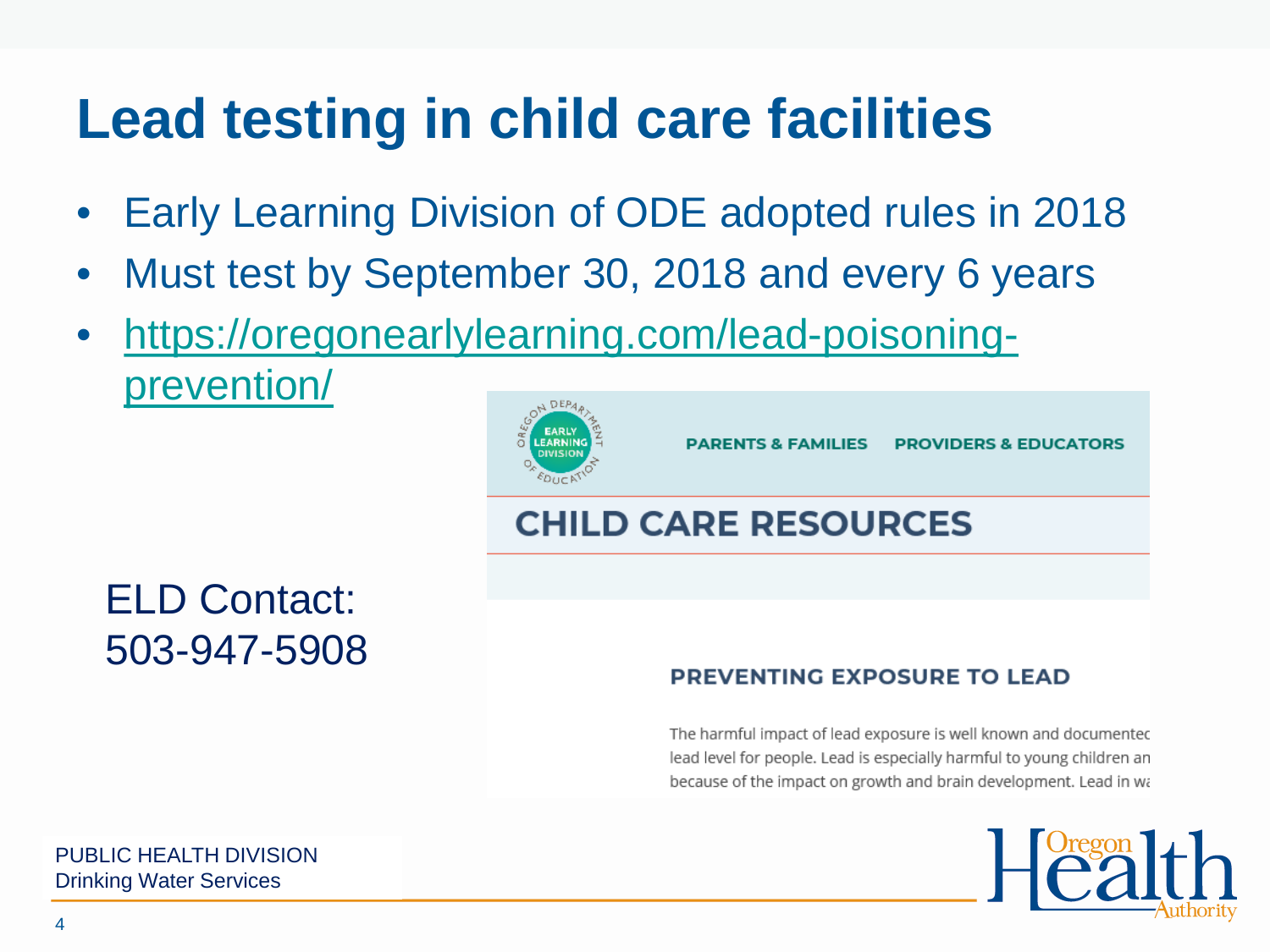## **What to do when you get Chuck's email: Violations**

The violations for XXX have been validated. The violations included both MCL and M&R violation types. These are viewable on the violations page at [http://yourwater.oregon.gov/violcounty.php](https://yourwater.oregon.gov/violcounty.php). If you have any questions or think a violation is in error you can contact me at the number below. I will generate the mailing list for the violation postcards next week. The Auto RTC process has also been run. **Please review your PNC list at** [http://yourwater.oregon.gov/sscore.php](https://yourwater.oregon.gov/sscore.php) **and open compliance** 

**schedules at** [https://yourwater.oregon.gov/compliance.php.](https://yourwater.oregon.gov/compliance.php)

- Check Violations: Can any be RTCd?
	- Any incorrect?
	- Manual: Higher points / health threat / human review needed
	- Auto-RTC is based on monitoring results
	- Email to compliance in-box (Webform soon)

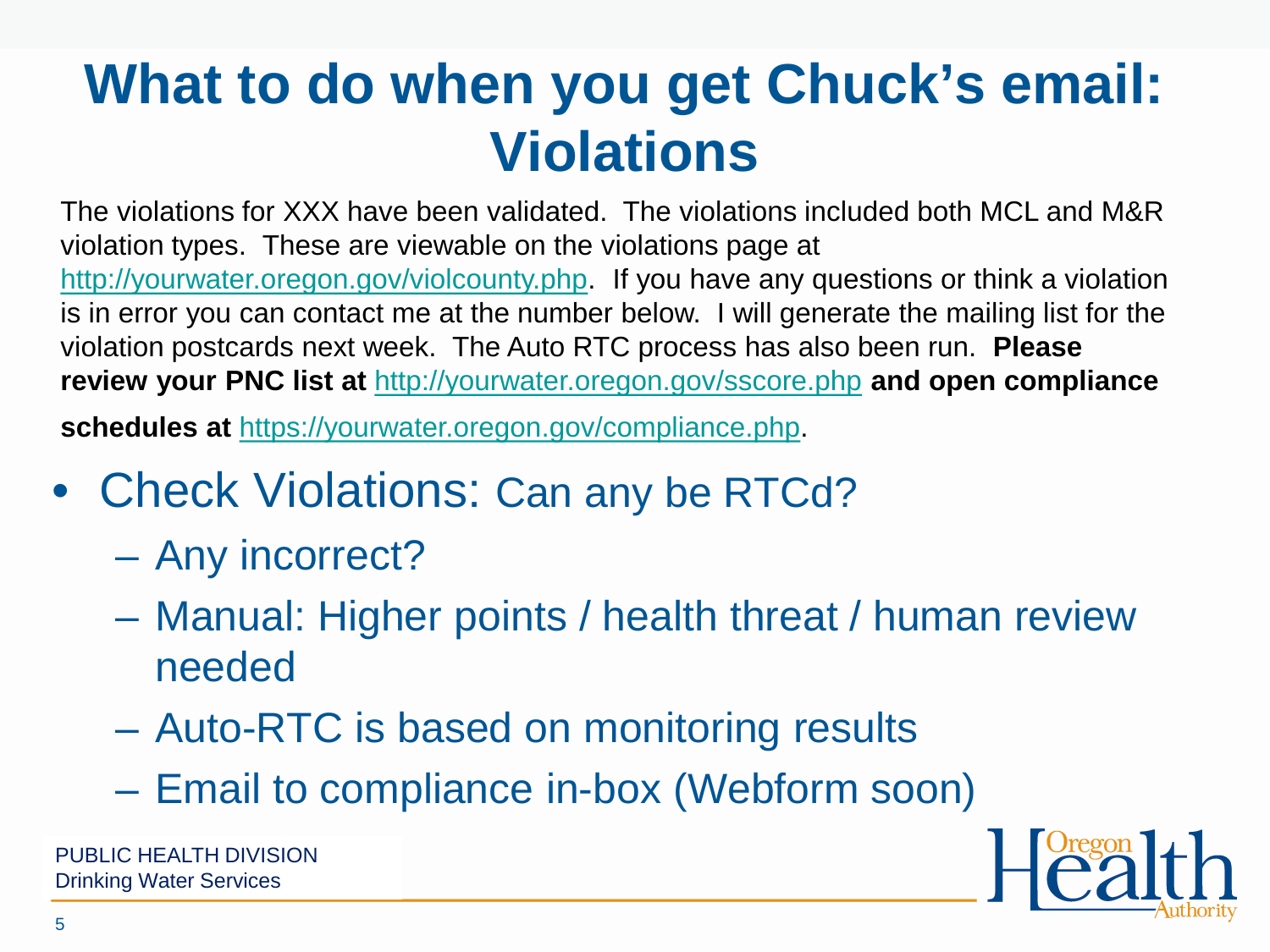## **What to do when you get Chuck's email: PNC list**

- Any approaching 3 months?
- Check to see if any violations can be RTC'd
- If can be resolved in 3 more  $months: \odot$
- If not, refer to formal enforcement
- Contact report / Email to Compliance in-box via webform

Drinking Water Services PUBLIC HEALTH DIVISION

Color-coding and abbre at thel

| imary<br>ource | # Months<br>$PNC^{\ddagger}$ | <b>System</b><br><b>Score</b> |  |
|----------------|------------------------------|-------------------------------|--|
| GW             | 6                            | 82                            |  |
| GW             | 6                            | 21                            |  |
| SW             | 5                            | 102                           |  |
| GW             | 5                            | 16                            |  |
| GW             | З                            | 21                            |  |

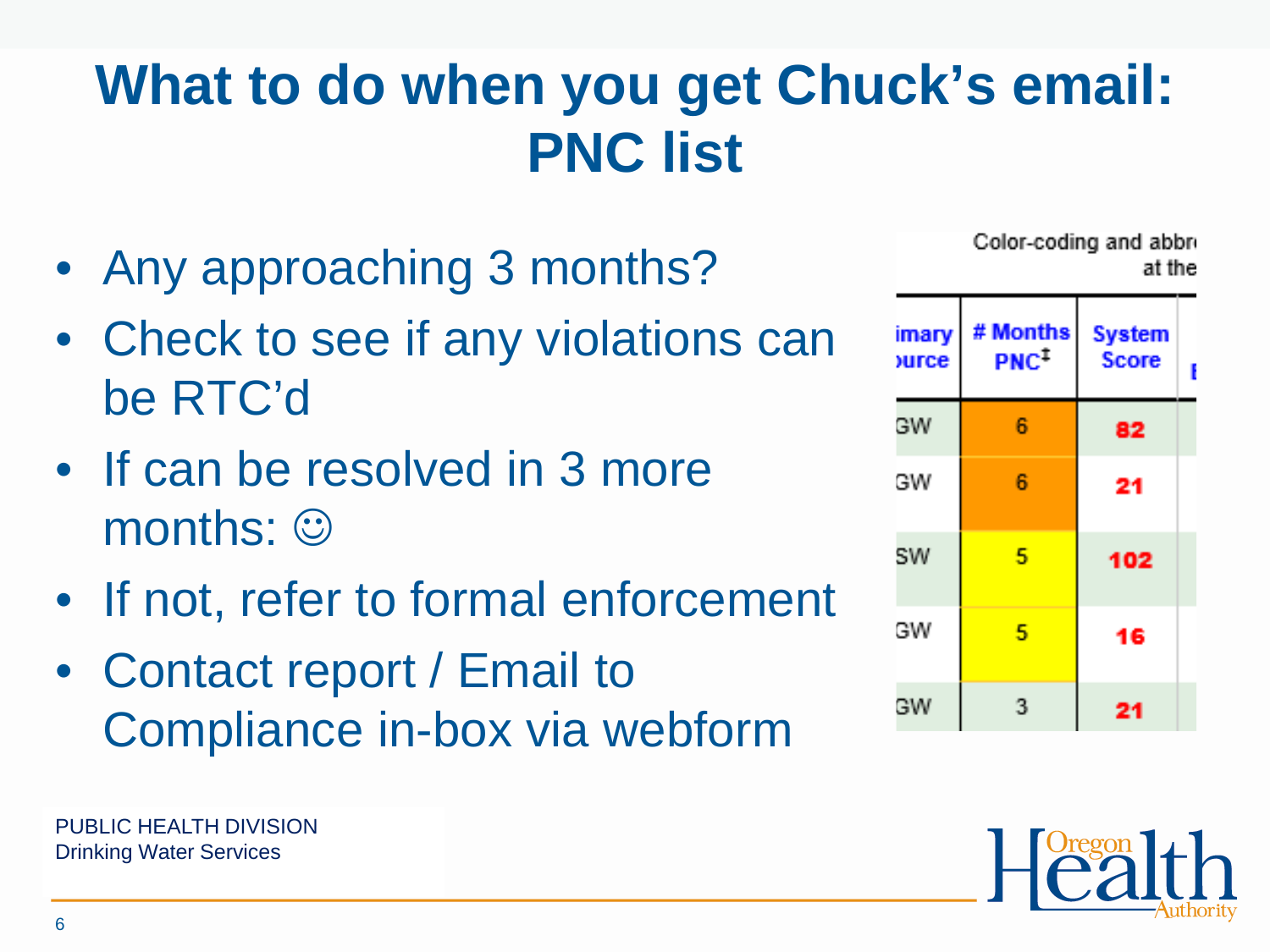## **Use Webform to email Compliance In-box**

#### **Oregon Public Health Drinking Water Data Online**

Introduction :: Data Search Options :: WS Name Look Up :: WS ID Look Up :: DWS Home

Web Form Menu :: Contact Reports :: Advisories :: Deficiencies

#### **Contact Report Entry**

PWS NUMBER: OR41 99999 - HALL OF FAME TEST SYSTEM

Does SDWIS need to be updated? Email Compliance Inbox

This contact report can be viewed publicly at this link: https://yourwater.oregon.gov/cr-detail.p

- Regulatory & Compliance:
	- PNC updates
	- Informal compliance schedules
	- Enforcement
	- Violation RTC soon

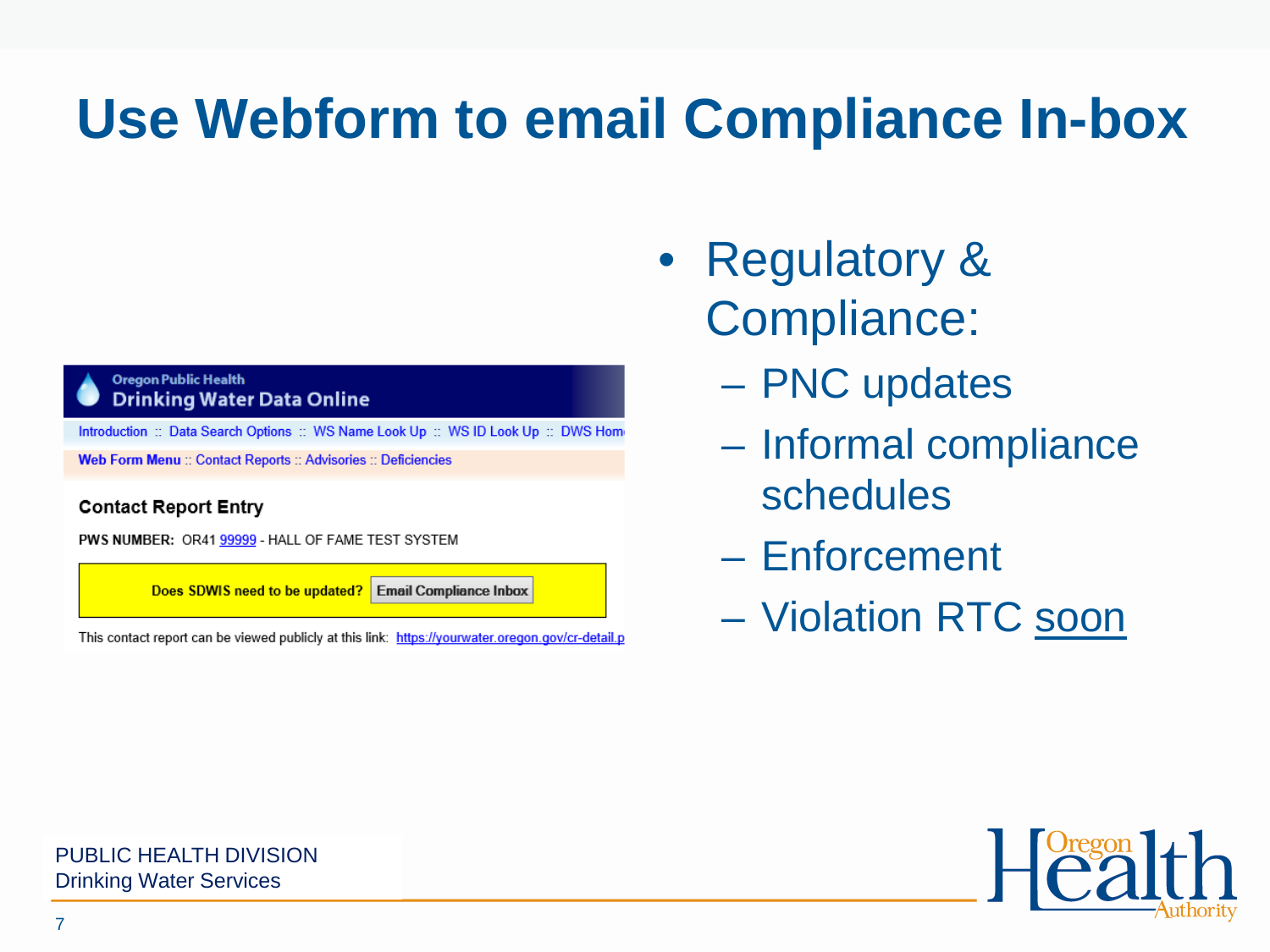## **Informal Compliance Schedules**

- When a system gets a new health-based violation or issue, consider the appropriate corrective action and how long it might take.
	- High nitrate  $\rightarrow$  treatment
	- Confirmed EC+ in the source  $\rightarrow$  reconstruction or 4-log
	- Versus temporary problem quickly fixed
- If a new compliance schedule is needed and will be resolved beyond 6 months, need to refer to formal enforcement for a BCA or AO (Webform)
- DWS-generated letters will be sent, but to begin enforcement conversation.

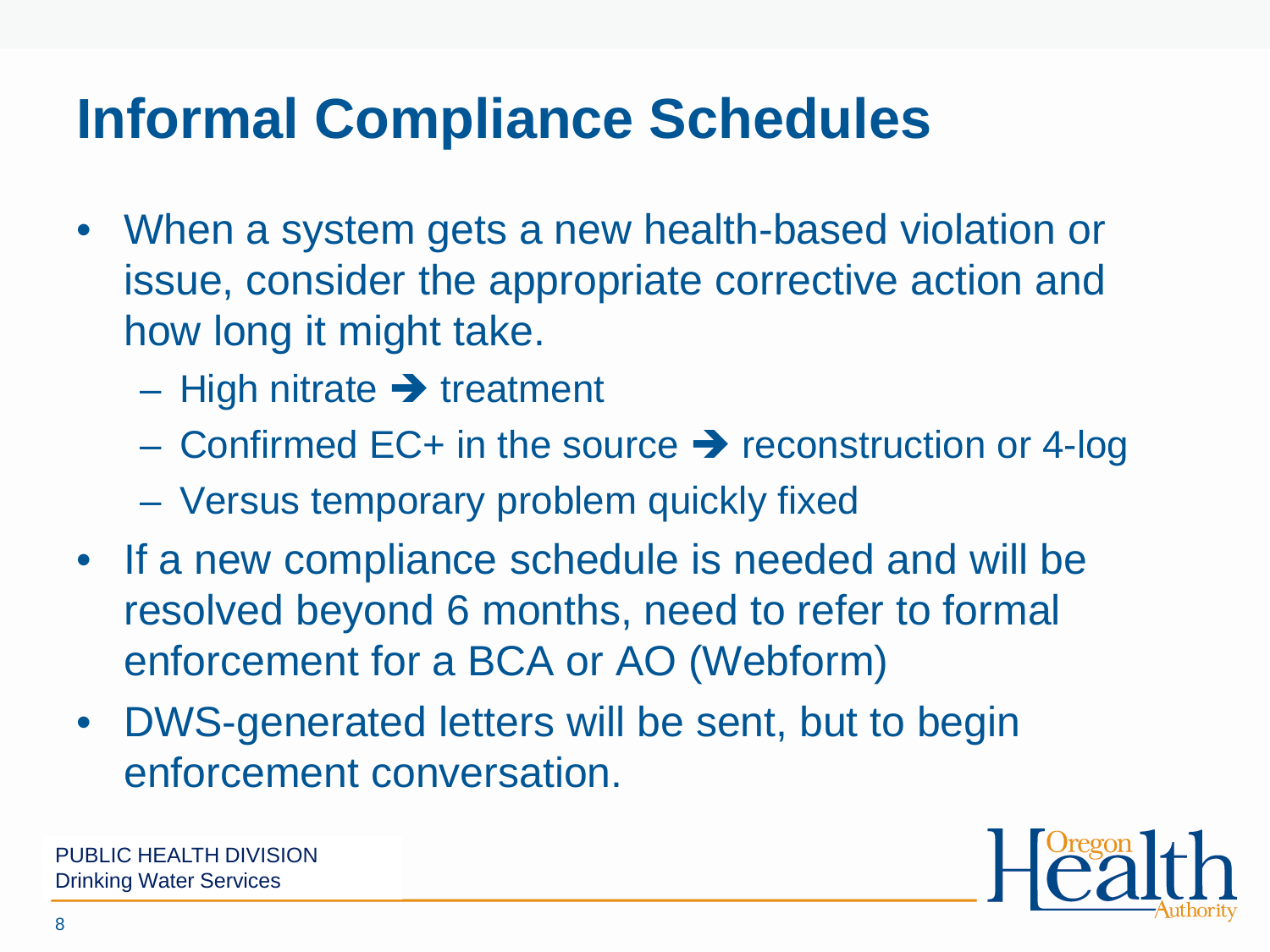# **Coliform Investigations**

- For Level 1 investigations, remember to review form, approve on form or email when sending to DMCE
	- Completeness
	- Statement of cause reasonable (unknown is ok if no defects found)?
	- Corrective action schedule reasonable/ specific?
- When it's ok to do a phone Level 2 investigation:
	- If the presence of coliforms have a known cause with future date of correction; OR
	- A recent site visit has been conducted
	- Still need to fill out and submit form

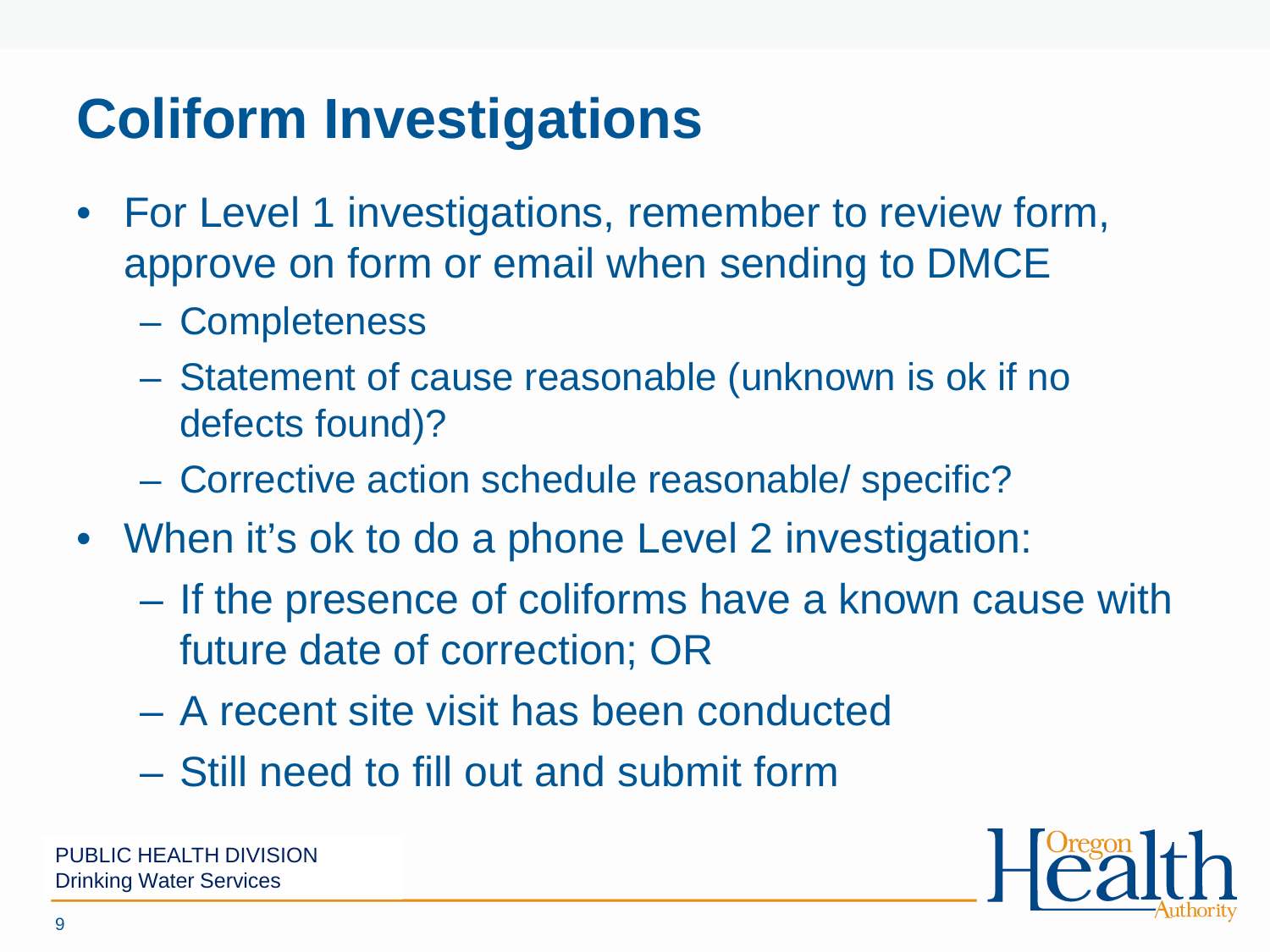# **Coliform Investigations**

- If a Level 2 investigation is triggered by a second Level 1, you may be able to convert it to a Level 1 investigation if:
	- The cause of the problem was clearly identified in the first Level 1 investigation and documented on the form; and
	- That situation was previously documented as being corrected.
- In other words, you are assured that there is a new situation not related to the previous situation.
- If determined, email DMCE compliance in-box asking to change it to a Level 1 for these reasons.
- OAR 333-061-0078(2)(b)(B)

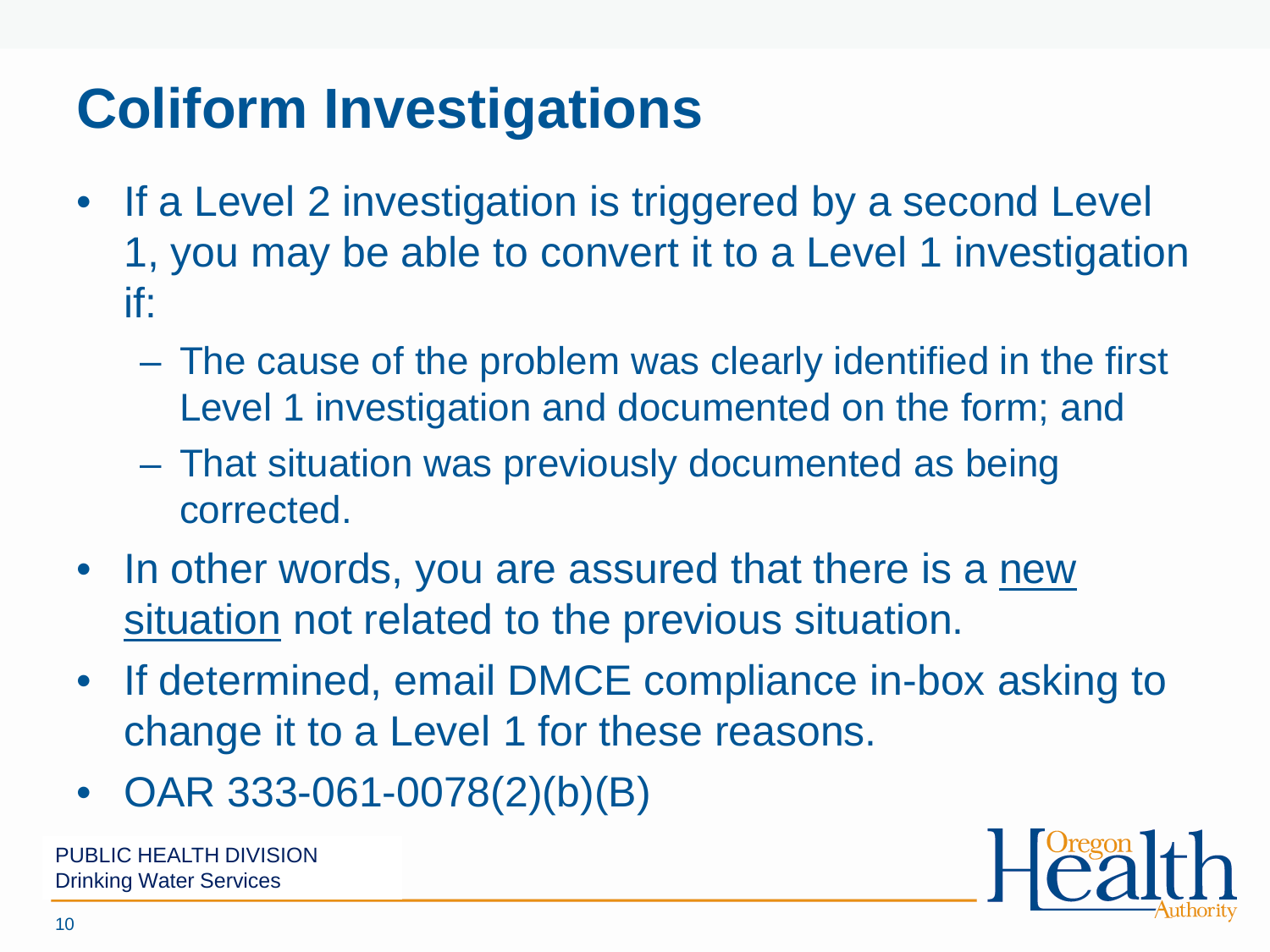## **Email reminders**

- Two weeks before and one month after a deadline
	- Compliance schedule due dates
	- Deficiency correction due dates
	- Coliform investigation due date
- Contact system to make sure they are working on it. Does schedule need to be adjusted?
- Write contact report if new information (when they say they will have it done by)
- **How is this working for you?**

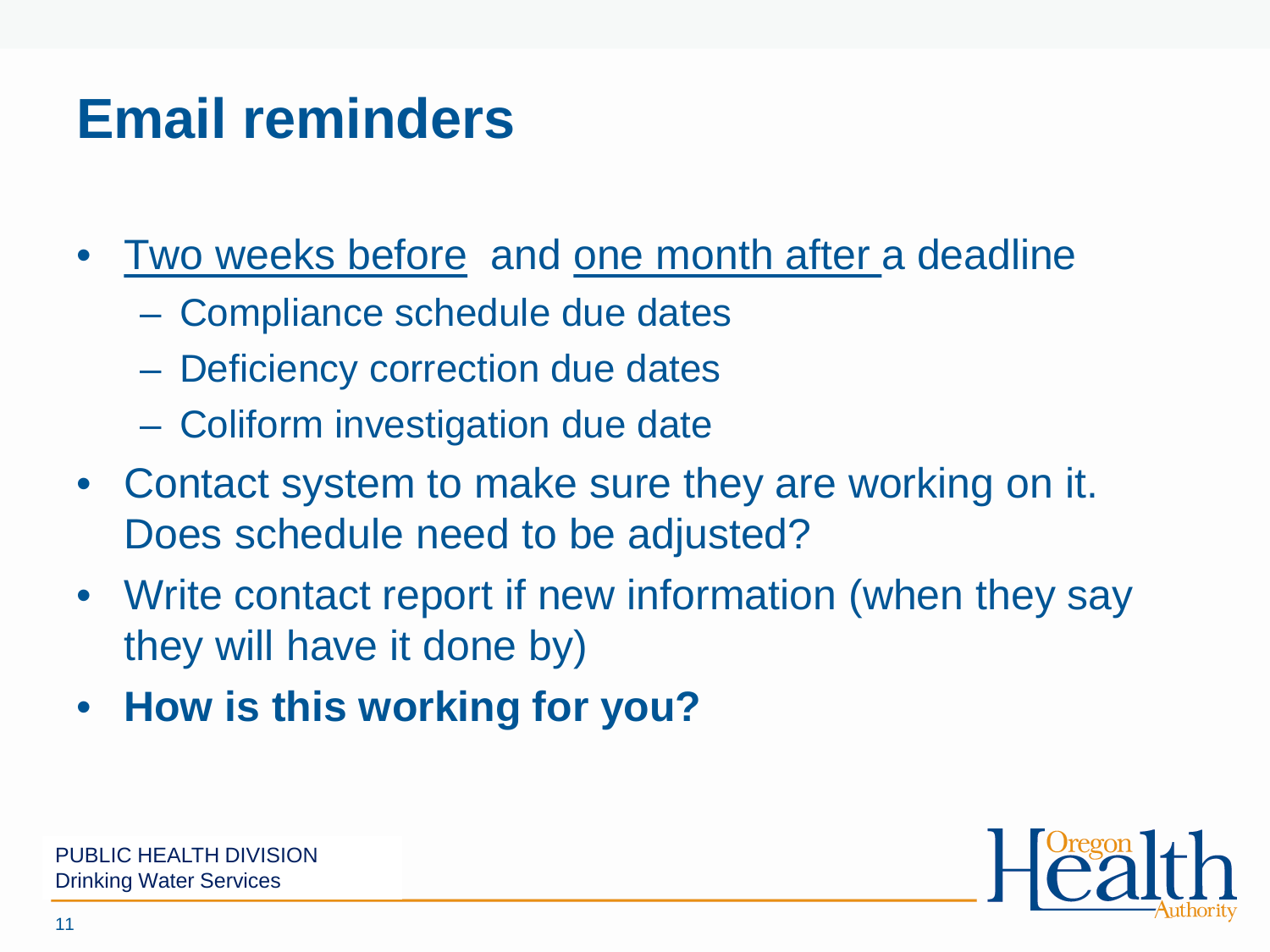## **Non-EPA systems**

- Violations are being issued as of January 2018
	- In SDWIS
	- No postcard
- Can select to show on system score page
- Helps understand status of non-EPA systems
- **Partner responsibilities:** respond to alerts only!
	- $-$  TC/EC+
	- High Nitrate
	- Always discuss rule requirements; no need to discuss our ability to enforce

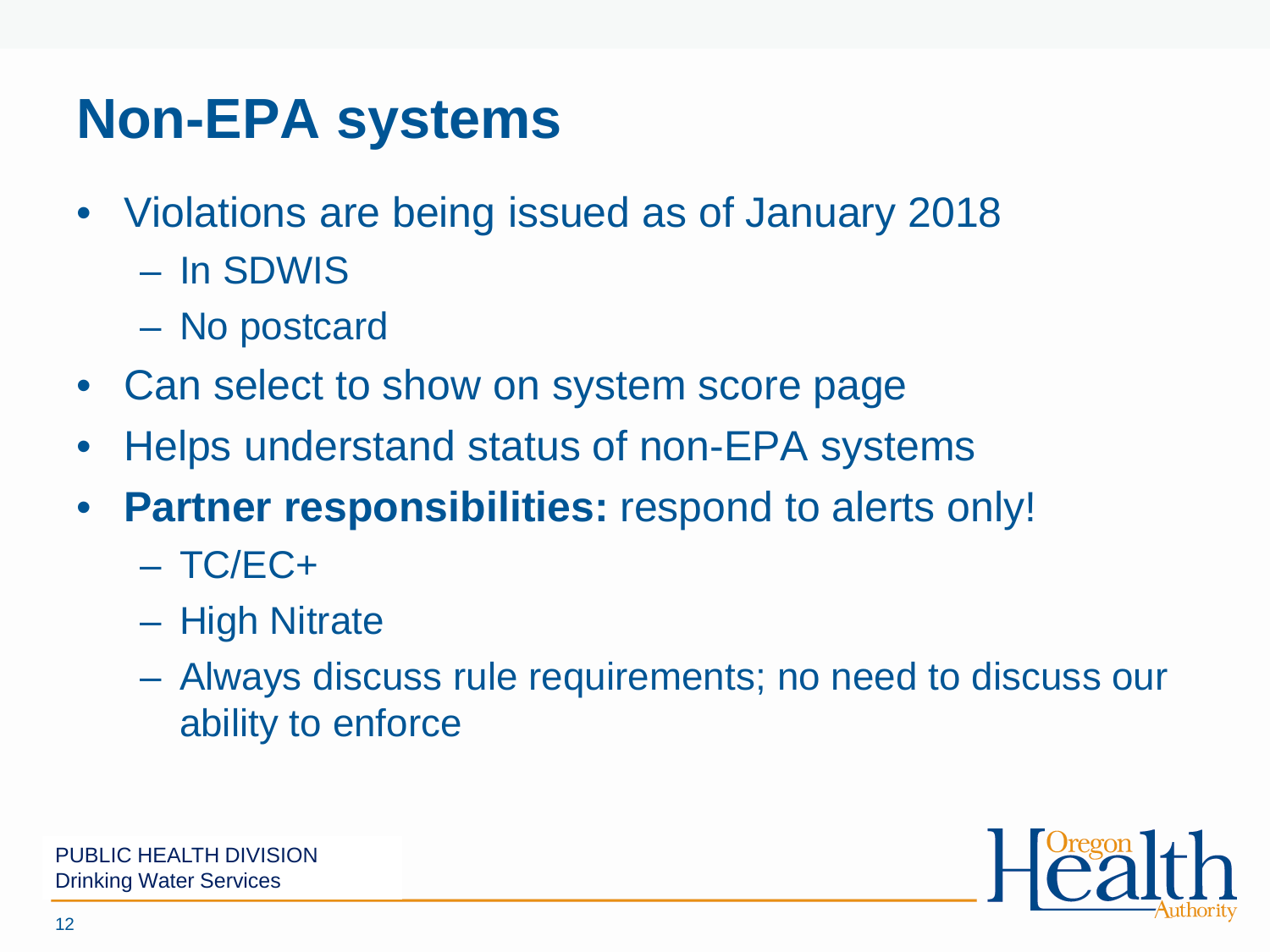## **Non-EPA systems: Program Element**

#### $(14)$ Summary of Required Services Based on Water System Type

|                                                       | <b>CWS</b> | <b>NTNC</b> | <b>TNC</b>  | Non-EPA        |
|-------------------------------------------------------|------------|-------------|-------------|----------------|
| Independent Enforcement Actions                       |            | Х           | Х           |                |
| Computerized Drinking Water System Data Base          | х          | X           | X           | х              |
| Technical and Regulatory Assistance                   | Х          | х           | X           | х              |
| Investigation of Water Quality Alerts                 |            | Х           | Х           | X              |
| Conduct Level 2 Coliform Investigations               |            | Х           | X           | $X^*$          |
| Water System Surveys                                  |            | Х           | х           |                |
| Resolution of Priority Non-compliers (PNC)            | Х          | х           | х           |                |
| Level 1 Coliform Investigation Review                 | х          | Х           | х           |                |
| Water System Survey Significant Deficiency Follow-ups |            | Х           | X           |                |
| Enforcement Action Tracking and Follow-up             |            | X           | Х           | $\mathrm{X}^*$ |
| Resolution of Monitoring and Reporting Violations     |            | $\mathbf x$ | $\mathbf x$ |                |
| Inventory and Documentation of New Water Systems      |            | Х           | х           | х              |
| $*$ E aali anl $x$                                    |            |             |             |                |

⊺E.com oniy



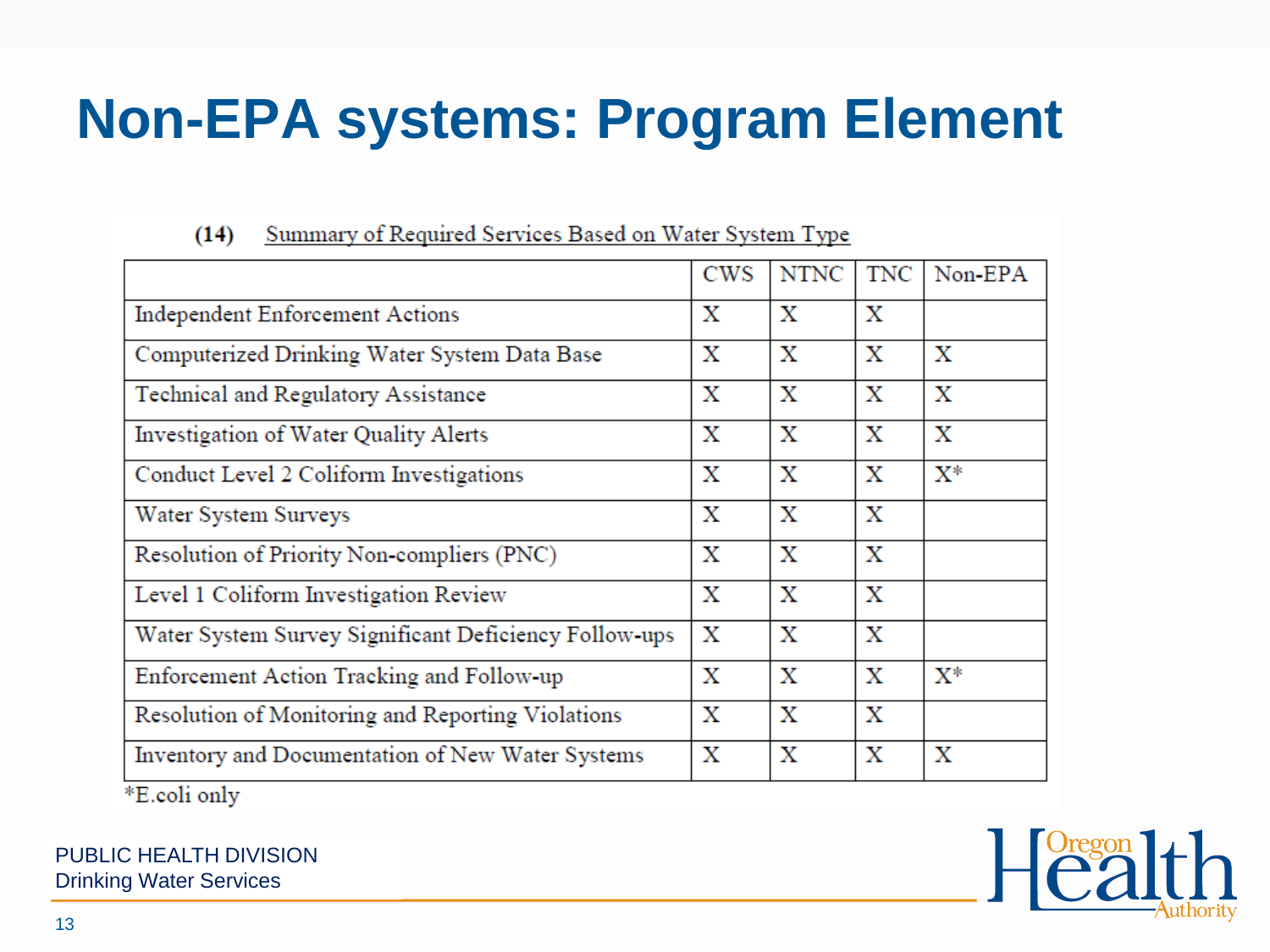## **Failure to correct deficiency letter**

- If corrective action is past due:
	- Send letter for ALL uncorrected deficiencies, copy to DWS
	- Refer priority deficiencies to formal enforcement if not corrected

[PWS CONTACT] [PWS ADDRESS]

Re: Water System Survey Significant Deficiencies/Rule Violations [PWS NAME], [PWS NUMBER]

#### Dear [PWS CONTACT]:

The [PWS NAME] was to complete corrective action by [+18 WEEKS FROM SURVEY LETTER DATE] or have a Department-approved corrective action plan with a reasonable timeframe to complete the corrective action. To date, this information has not been received. As a result, the [PWS NAME] is in violation and is now subject to formal enforcement which could include the assessment of civil penalties. In order to return to compliance and avoid formal enforcement action, your corrective action plan to the water system survey report must be received and approved by [+30 DAYS FROM LETTER DATE]. Please send information to: [DWP/COUNTY CONTACT NAME AND ADDRESS]. A copy of the survey letter is enclosed for your reference.

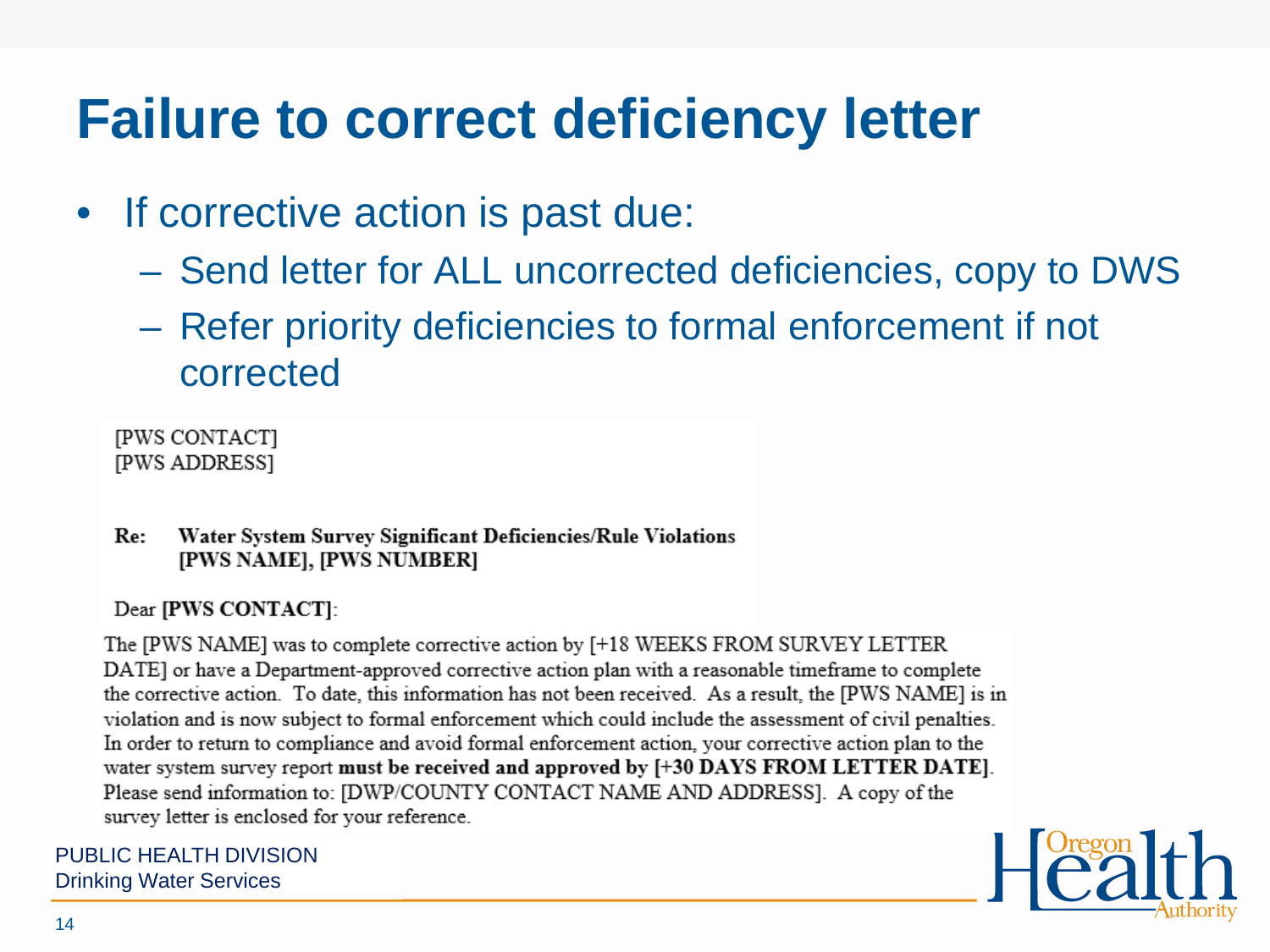## **Failure to correct deficiency letter**

– Webform: new field for reminder letter date



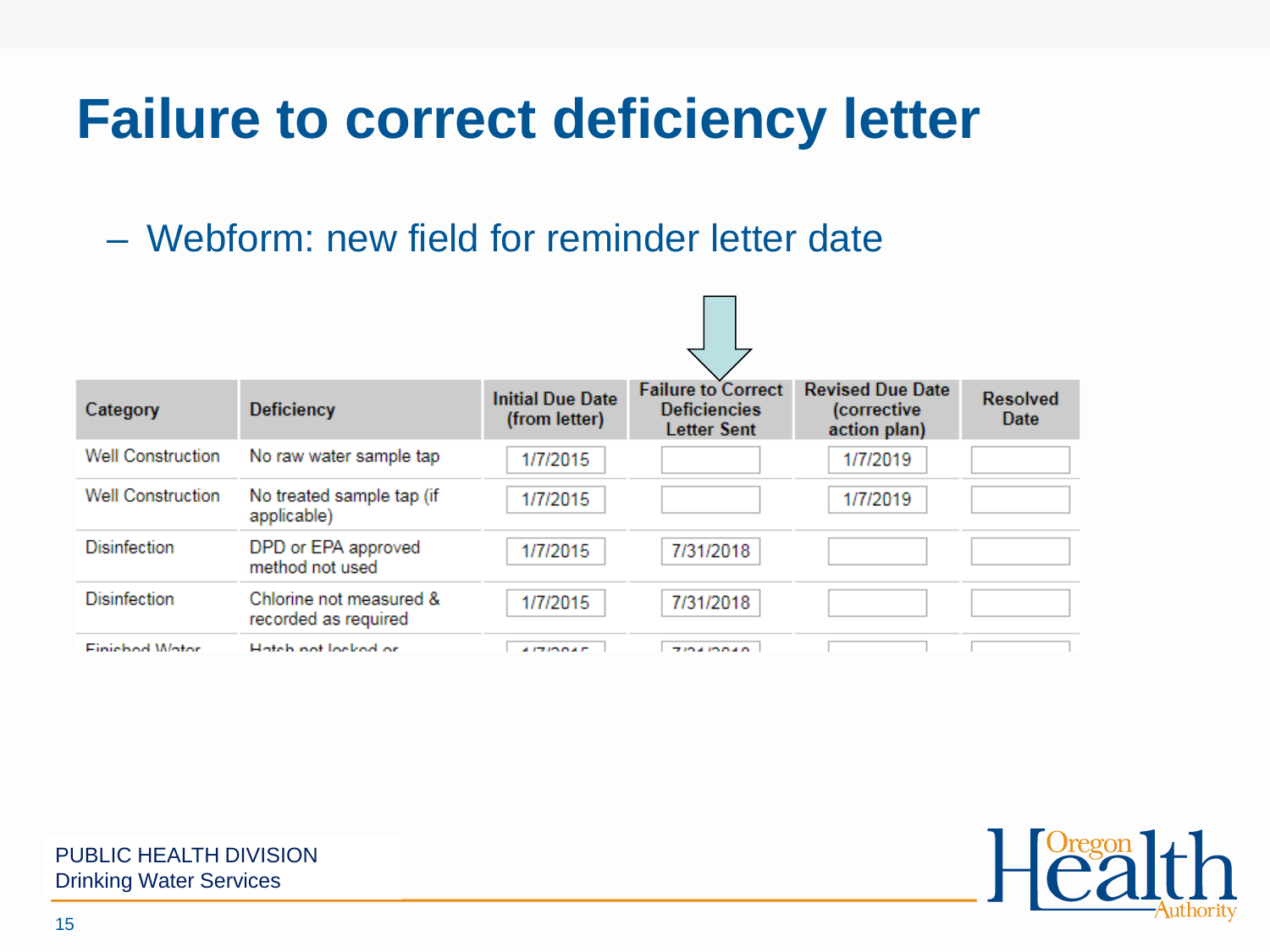### **Emailing us**

Use the compliance in-box ONLY For ALL your drinking water needs [Compliance.dw@state.or.us](mailto:Compliance.dw@state.or.us)

• The other email address that shall not be named is ONLY FOR DATA from labs or water systems!

– Delete it from your contacts if necessary